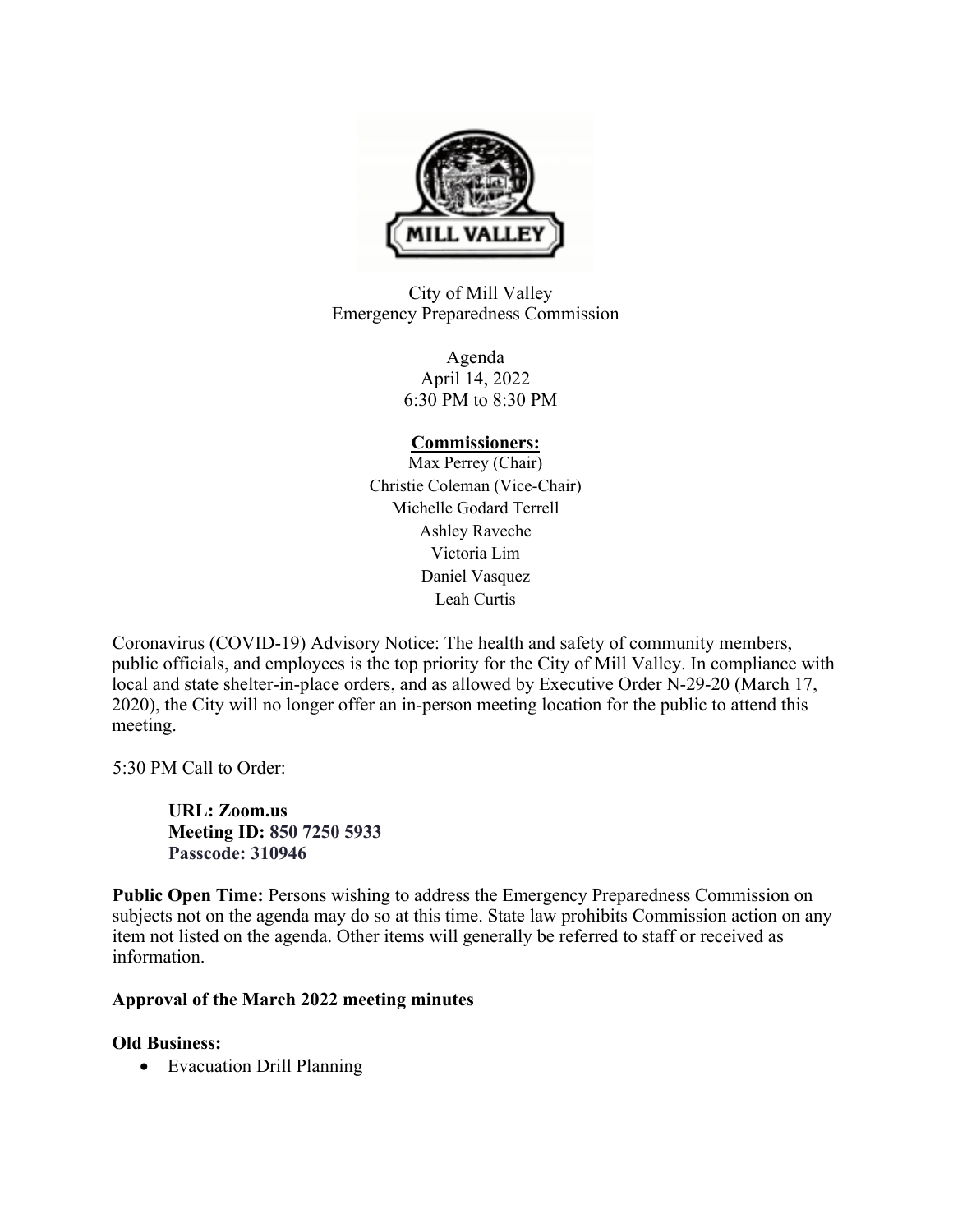- o Mill Valley Drills (June 4)
- COVID-19 update (Commissioner Terrell)
- Development plan/retreat for EPC strategic plan for 2023-2026
	- o Select three members to participate in 2 strategic planning sessions.
- Mill Valley Pancake Breakfast fronting Mill Valley City Hall (May 31 from 9:00 AM to noon)
- EPC To City Council (Review/Feedback)

# **New Business:**

- EPC In-person meetings starting May, 2022.
- Mill Valley Campout July 30, 2022 (Mill Valley Community Center)
- Mill Valley Earth Day April 24, 12-6pm (Mill Valley Community Center)
- Upcoming EPC Vacancy
- Agenda format.

Subcommittee Reports:

o Finance (Lim)

- o Communications (Terrell/Curtis)
- o NRG/CERT (Terrell/Curtis)
- o Equity (Perrey/Raveche/Vasquez)
- o Evacuation Drill Planning (Coleman/Terrell/Vasquez)
- o Business Engagement (Coleman/Perrey)
- o Cyber Security/Preparedness (Vasquez/Raveche)
- o Community Partnerships (Terrell/Lim/Vasquez)
- o Flooding/Sea Level Rise Outreach (Coleman/Perrey/Curtis)

# **City Staff Reports:**

- Deputy Chief Welch, Chief Tubbs, or Chief Navarro
	- o Update from Marin County Disaster Preparedness Coordinator
	- o Update on Mill Valley Community Engagement and Preparedness Coordinator
	- o MWPA update
	- o NRG Coordinator update

## **Commissioners Reports:**

• Future agenda item requests:

## **8:30 PM Adjournment**

Next Meeting: May 12, 2022

Materials related to an item on this agenda submitted to the Emergency Preparedness Commission after distribution of the agenda are available for public inspection at Mill Valley